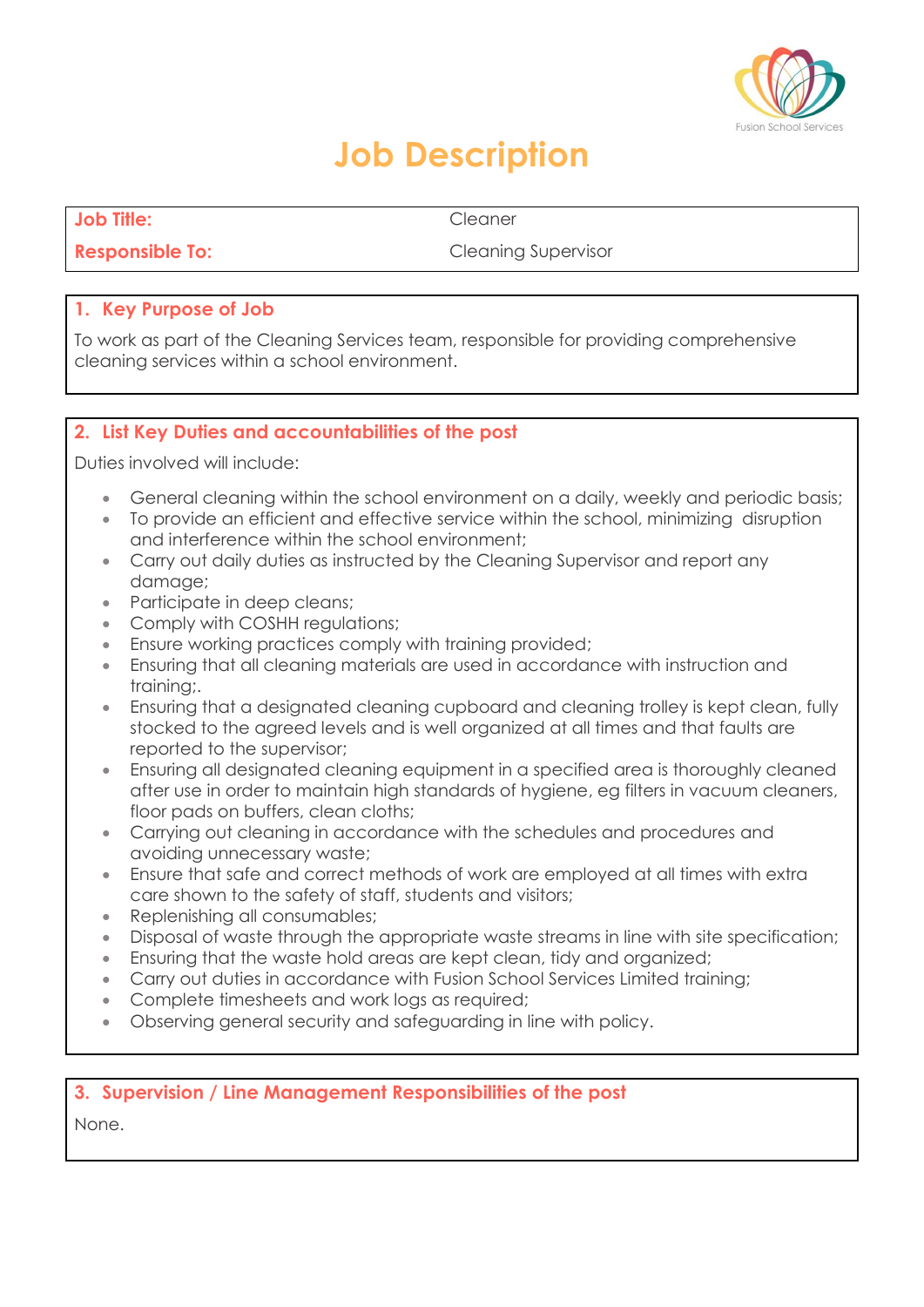

### **4. Working Environment & Conditions of the post**

Working with hazardous chemicals and cleaning materials in line with Health and Safety guidelines and the use of Personal Protective Equipment (PPE). Operation of cleaning machinery in soft services, following Health and Safety guidelines and training

#### **5. Other Duties**

Any other duties commensurate with the post.

#### **6. Other Information**

- a) All staff must commit to Equal Opportunities and Anti-Discriminatory Practice.
- b) Fusion School Services Limited operates a Smoke-Free Policy and the post-holder is prohibited from smoking in any of the buildings, enclosed spaces within the curtilage of buildings, and vehicles.
- c) The post-holder will be expected to have an agreed working pattern to ensure that all relevant functions are fulfilled through direct dialogue with employees, members of other agencies and community members.
- d) The post-holder is expected to familiarise themselves with and adhere to all relevant Fusion School Services Limited and School Policies and Procedures.
- e) The post-holder must comply with the Fusion School Services Limited's Health and Safety requirements specifically for the school they are working at
- f) The post holder may be required from time to time to move their base or work at a different site within the Fusion School Services Limited contract within a reasonable distance upon request.
- g) As this post meets the requirements in respect of exempted questions under the Rehabilitation of Offenders Act 1974, all applicants who are offered employment will be subject to an Enhanced Disclosure and Barring Service Check (DBS) before the appointment is confirmed. This will include details of ALL cautions, reprimands or final warnings as well as convictions, whether "spent" or "unspent". Criminal convictions will only be taken into account when they are relevant to the post.